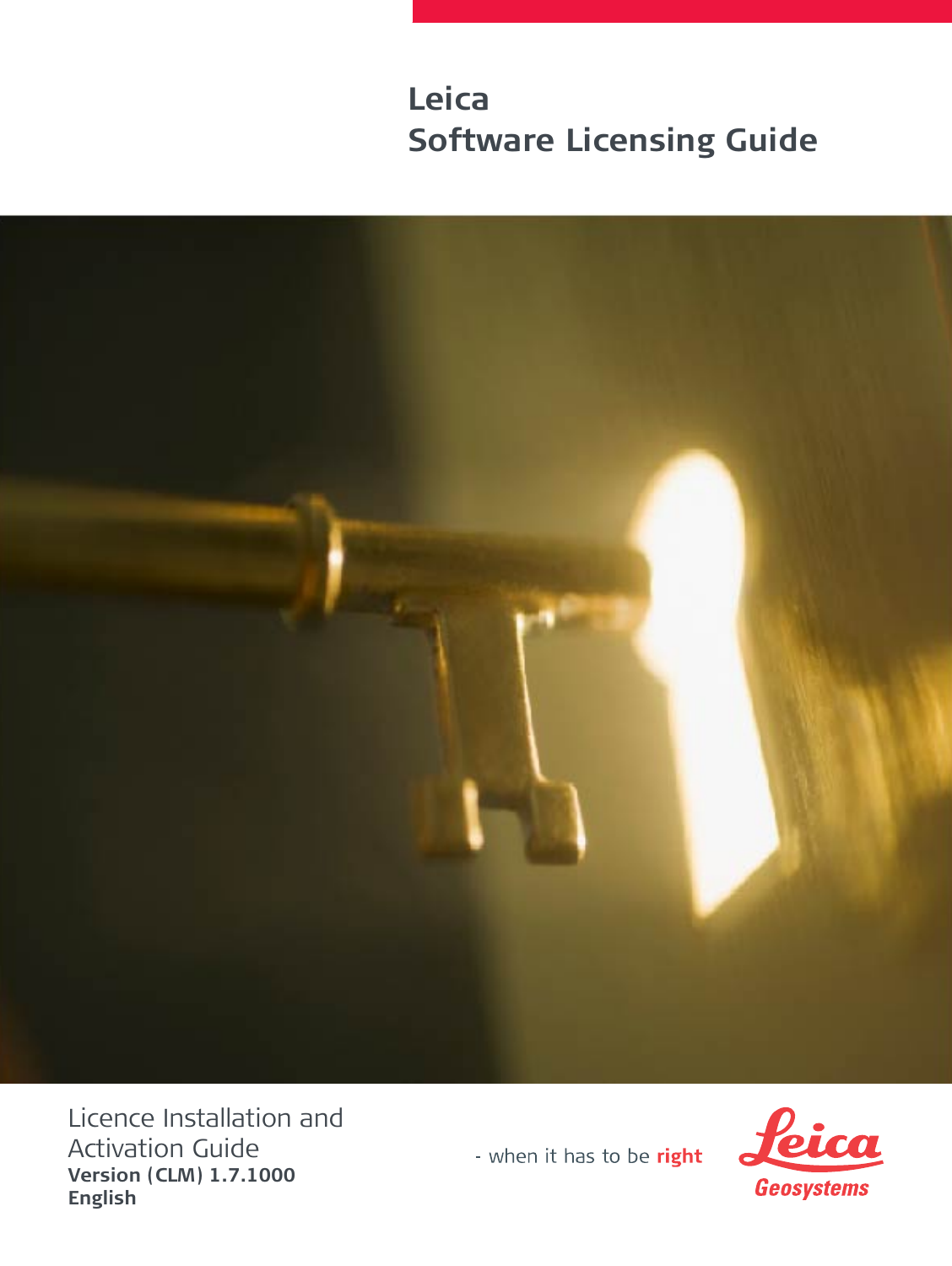# **Table of Contents**

| 1                    |                                   | Introduction                              | 3  |  |
|----------------------|-----------------------------------|-------------------------------------------|----|--|
|                      | 1.1                               | License Models                            | 4  |  |
|                      | 1.2                               | Node Locked License                       | 4  |  |
|                      | 1.3                               | Floating License                          | 4  |  |
| $\overline{2}$       |                                   | <b>License Manipulation</b>               | 6  |  |
|                      | 2.1                               | Licence Activation                        | 6  |  |
|                      | 2.2                               | Licence Update                            | 6  |  |
|                      | 2.3                               | Licence Return (Rehost)                   | 7  |  |
|                      | 2.4                               | Offline License Manipulation              | 7  |  |
|                      | 2.5                               | License Borrowing (Floating License Only) | 8  |  |
|                      | 2.6                               | Troubleshooting                           | 9  |  |
| 3                    | <b>Viewing Available Licenses</b> |                                           |    |  |
| 4                    |                                   | <b>Floating License</b>                   | 11 |  |
|                      | 4.1                               | Viewing Licenses in Use                   | 11 |  |
|                      | 4.2                               | Managing the License Server               | 11 |  |
| 5                    |                                   | <b>Frequently Asked Questions (FAQs)</b>  | 12 |  |
| 6<br><b>Glossary</b> |                                   |                                           |    |  |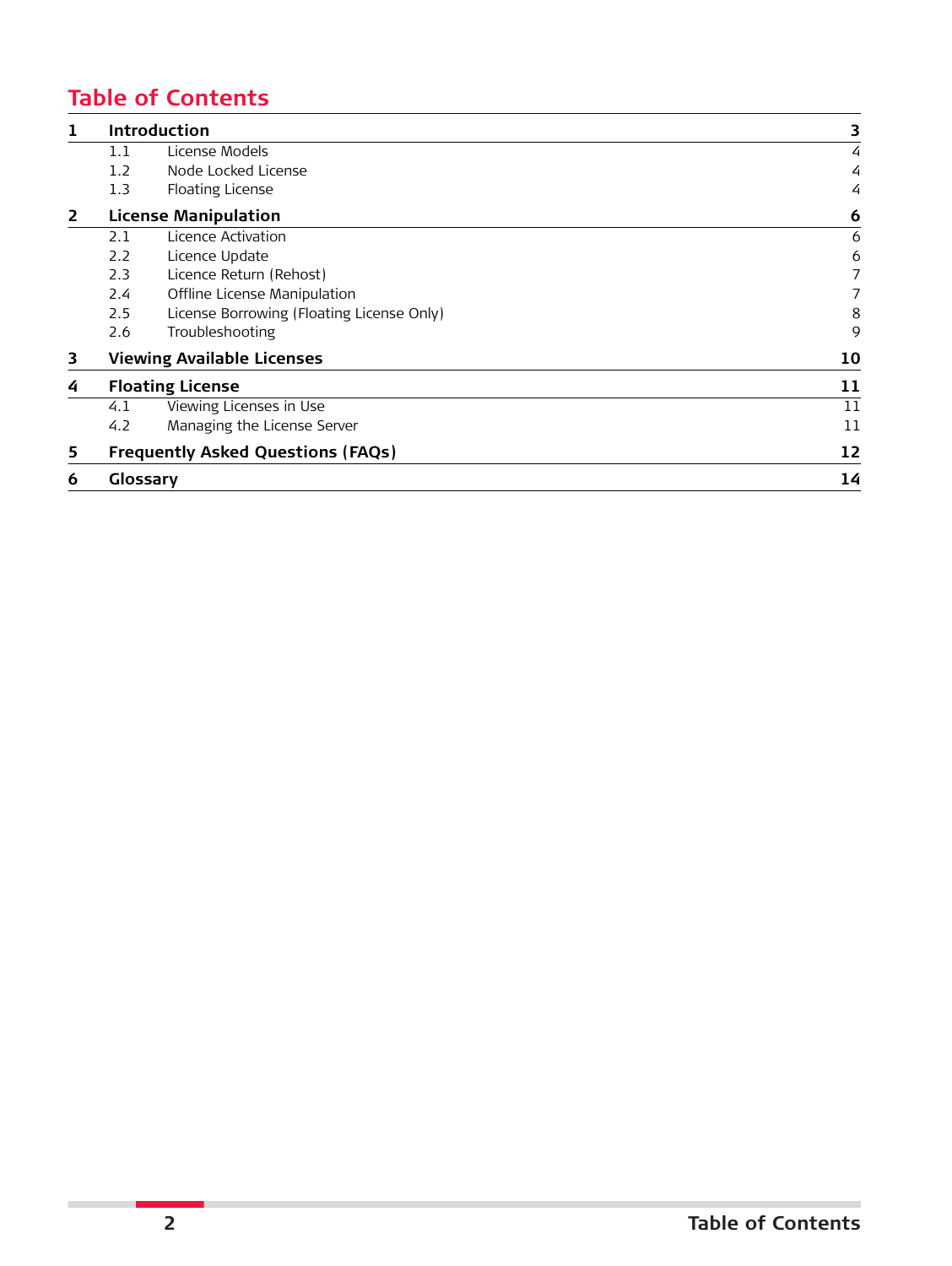# <span id="page-2-0"></span>**1 Introduction**

|                          | 11                                                                                                                                                                                                                                     |
|--------------------------|----------------------------------------------------------------------------------------------------------------------------------------------------------------------------------------------------------------------------------------|
| <b>Operating systems</b> | The corporate Software Licensing is based on a reliable and secure technology,<br>that does not require any software protection dongle (hardware device).                                                                              |
|                          | For license activations or updates (CCPs or option purchases), an Internet con-<br>nection is required to connect to the corporate License Server. Once the license<br>is activated, an Internet connection is no longer required.     |
|                          | The <b>Entitlement ID</b> (EID) is the key for initial license activation, as well as for<br>re-ordering additional software options or CCPs. It consists of 25 alphanumeric<br>characters separated by dashes.                        |
|                          | Example: 00101-64466-00014-03624-4C34F                                                                                                                                                                                                 |
|                          | The Entitlement ID can be found:<br>On the invoice<br>$\bullet$<br>On the Delivery Note of the purchased software product<br>On a separate Entitlement Certificate, on paper or in digital form, for<br>$\bullet$<br>example HTML file |
|                          | - when it has to be right                                                                                                                                                                                                              |
|                          | Leica Geosystems<br><b>Entitlement Certificate</b>                                                                                                                                                                                     |

Product<br>Entitlement ID Infinity Software<br>00102-53059-00019-12391-96B4E **Certificate** Leica Geosystems grants you the right to activate the following product(s): Article No. Description Quantity 808798 Infinity 1 yr Demo Licence  $\mathbf{1}$ Maintenance End: 27.05.2014 **Activation** The Entitlement ID will be required to activate the licenses during the installation process.<br>If you have any questions, please contact your local Leica Geosystems Sales & Support. Software License Agreement Continued and restrictions on the use of this product are set forth in the Leica Geosystems Software License<br>Agreement available at:<br>http://www.leica-geosystems.com/swilcense/

The Entitlement ID for a software product never changes and therefore these documents should be kept carefully.

If the software product is registered at the Customer Web Portal **myWorld** the Entitlement Certificate can always be downloaded from the **myProducts** section, using the Entitlement Certificate button.

|          | myApplications > myProducts |         |                                                        |  |
|----------|-----------------------------|---------|--------------------------------------------------------|--|
| Overview | Software                    | Manuals |                                                        |  |
| Back     |                             |         | Offline Activation/Return Entitlement Certificate Help |  |
| General  |                             |         |                                                        |  |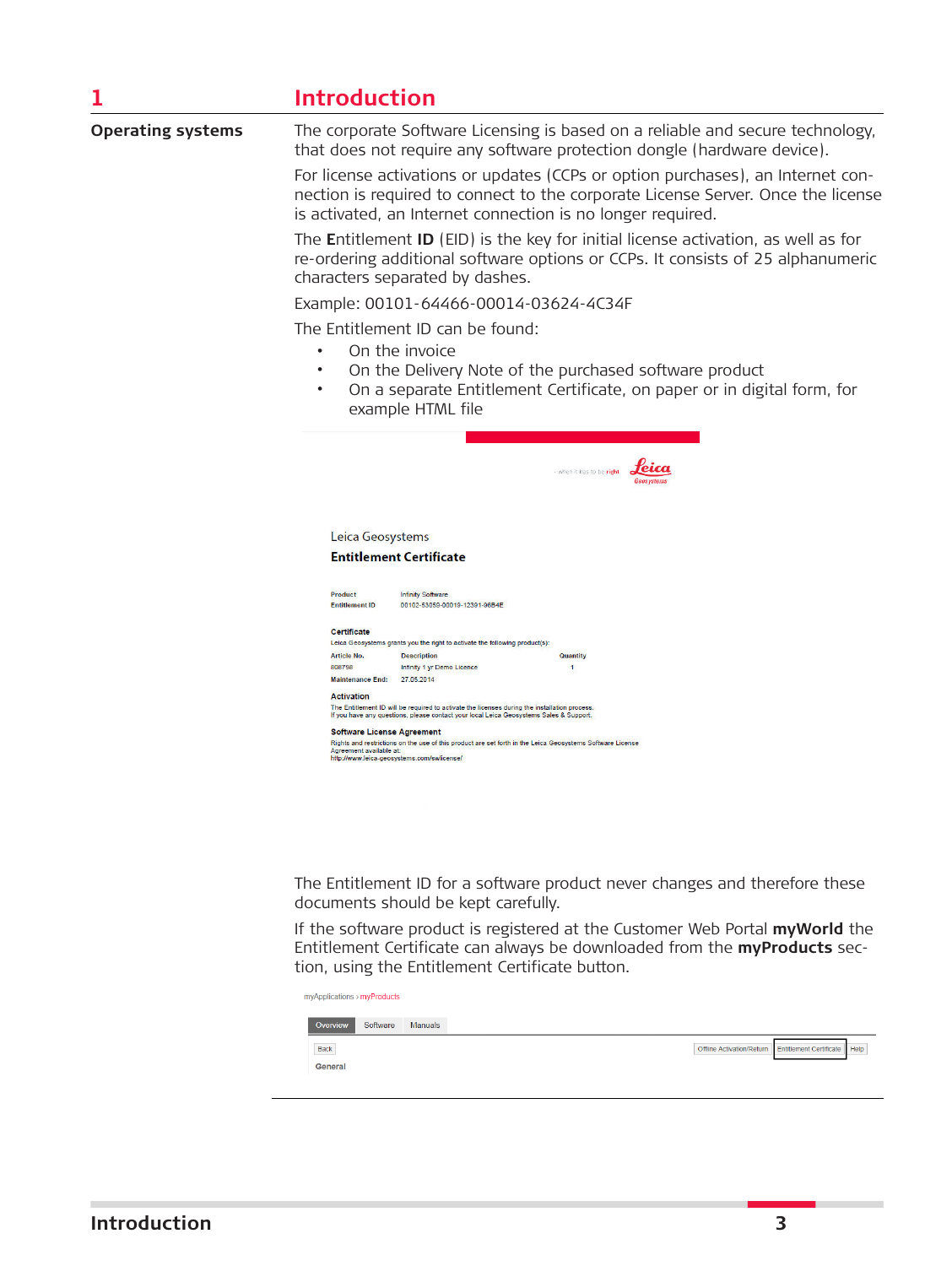<span id="page-3-0"></span>

| 1.1                   | <b>License Models</b>                                                                                                                                                                                                                                                                                                                                                                                                                      |  |  |  |  |
|-----------------------|--------------------------------------------------------------------------------------------------------------------------------------------------------------------------------------------------------------------------------------------------------------------------------------------------------------------------------------------------------------------------------------------------------------------------------------------|--|--|--|--|
| <b>License models</b> | Depending on the software product, there is a choice between two license<br>models matching different user requirements:<br>Node locked licenses are fixed to the computer where the software is<br>installed.<br>Floating licenses are installed and shared within a single network. Dif-<br>$\bullet$<br>ferent users working on different computers within that network can<br>use the floating licenses.<br><b>Node Locked License</b> |  |  |  |  |
| 1.2                   |                                                                                                                                                                                                                                                                                                                                                                                                                                            |  |  |  |  |
| Node locked license   | A node locked license is tied to a single computer. This license model is suita-<br>ble also for systems that must operate outside a work network. It cannot be<br>shared by multiple users and is usually not transferred from one computer to<br>another. Refer to "Rehosting".<br>Node locked licenses are managed via the CLM for Nodelocked Licenses<br>application.                                                                  |  |  |  |  |
|                       | C<br>d<br>а<br>D<br>C<br>016694 001                                                                                                                                                                                                                                                                                                                                                                                                        |  |  |  |  |
|                       | Customer<br>a<br>Local PC<br>b.<br>Internet<br>C<br>Leica Geosystems<br>d<br>Leica Geosystems License Server<br>e                                                                                                                                                                                                                                                                                                                          |  |  |  |  |

## **1.3 Floating License**

A floating license can be shared across multiple computers within the same local network. It is administrated by a local License Server running in the same network, which manages the license pool, their validity and grants users access to a license if it's available. **Floating license**

> The local License Server can manage licenses for multiple software products at the same time.

Floating licenses on the Local License Server are managed via the **CLM for Floating Licenses** application.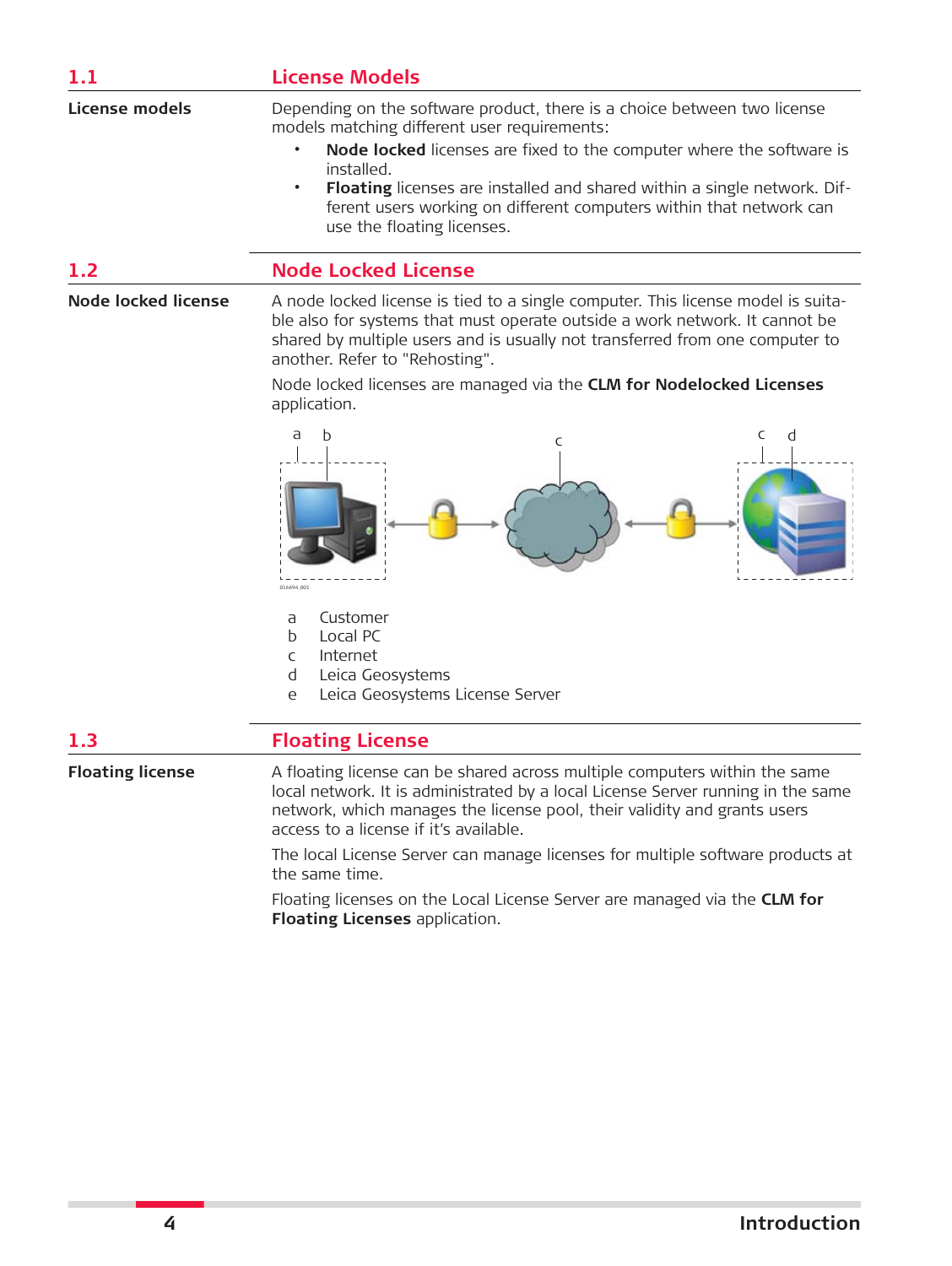

016695\_001

- a Customer, local network
- b Local client 1, local client 2, ... local client n
- c Local License Server
- d Internet
- e Leica Geosystems<br>f Leica Geosystems
- Leica Geosystems License Server

If a software product has to be used on a disconnected computer (no connection to the local License Server), it is possible to "borrow" a license from the License Server and to "return" it afterwards. Refer to ["Borrowing"](#page-13-0).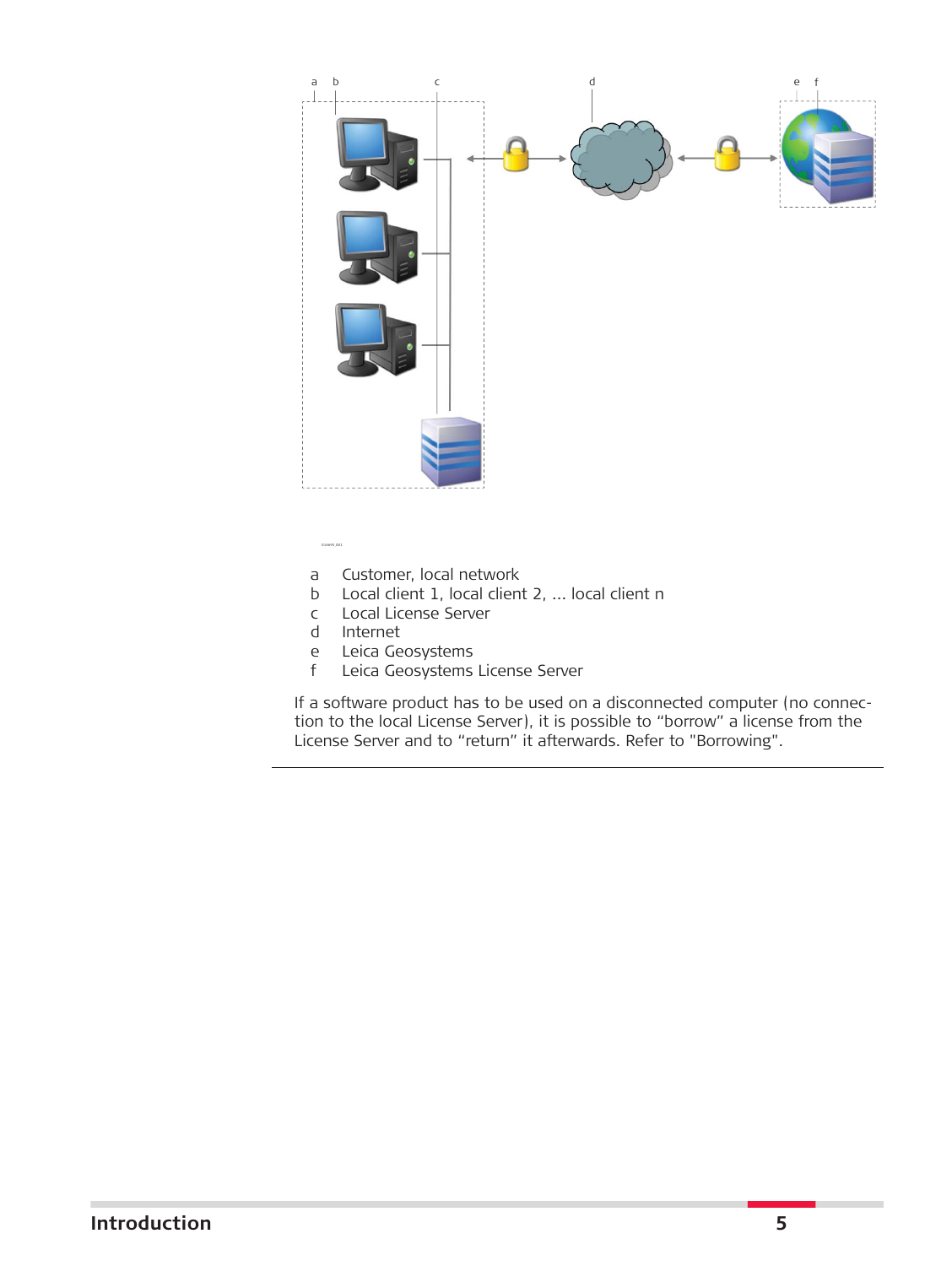#### <span id="page-5-0"></span>**2 License Manipulation Description** The main operations done with a license are activation, update and rehost. An Internet connection is required for all license manipulations to allow a connection to the Leica Geosystems License Server. If the computer is "offline", you can use an Internet enabled device to activate, update or return a license. Refer to ["2.4 Offline License Manipulation"](#page-6-0) for details on offline license manipulation. Depending on your product's license model, you should first open the **CLM for Floating Licenses** or **CLM for Nodelocked Licenses** application. Client License Manager for Floating Licenses  $\Box$  $\times$ Leica **CLM**  $\sigma_{\theta}$ when it has to be right CLIENT LICENSE MANAGEL View installed licenses Activate new licenses **View installed licenses** Offline license transfer View all installed licenses, check for license updates or<br>retum licenses (re-hosting). View licences in use Manage license server **Activate new licenses** Activate a new license with an entitlement ID. Verify licenses Offline license transfer Verify internet connection Activate and return licenses offline, when no internet<br>connection is available. Options About **Verify licenses** <u>Close</u> Verify all installed licenses and automatically check for<br>license updates.

Recent license verification

utnut.

| 2.1                                     | <b>Licence Activation</b>                                                                                                                                         |                                                                                                                                                                         |  |  |  |
|-----------------------------------------|-------------------------------------------------------------------------------------------------------------------------------------------------------------------|-------------------------------------------------------------------------------------------------------------------------------------------------------------------------|--|--|--|
| <b>Activating license</b>               | Once you have the Entitlement ID, follow these steps:                                                                                                             |                                                                                                                                                                         |  |  |  |
| step-by-step                            | 1.                                                                                                                                                                | Select <b>Activate new licenses</b> from the left side menu.                                                                                                            |  |  |  |
|                                         | 2.                                                                                                                                                                | Insert the Entitlement ID.                                                                                                                                              |  |  |  |
|                                         | $\overline{3}$ .                                                                                                                                                  | Click on the <b>Check for activatable licenses</b> button in the bottom<br>right corner.                                                                                |  |  |  |
|                                         | 4.                                                                                                                                                                | The next window shows the products that will be activated.<br>Click on <b>Activate new licenses</b> in the bottom right corner to com-<br>plete the activation process. |  |  |  |
|                                         | To activate a license on a virtual machine, please contact your local sales repre-<br>sentative to make sure that the activation of your entitlement is possible. |                                                                                                                                                                         |  |  |  |
| 2.2                                     |                                                                                                                                                                   | <b>Licence Update</b>                                                                                                                                                   |  |  |  |
| <b>Updating license</b><br>step-by-step | Activating additionally purchased software options or software maintenance is<br>called updating licenses.                                                        |                                                                                                                                                                         |  |  |  |
|                                         | 1.                                                                                                                                                                | Select Verify licenses from the left side menu.                                                                                                                         |  |  |  |
|                                         | 2.                                                                                                                                                                | The number of updates will appear in the next screen.                                                                                                                   |  |  |  |
|                                         |                                                                                                                                                                   |                                                                                                                                                                         |  |  |  |

Jutus<br>22/2018 11:45:29 Initialize locally<br>22/2018 11:45:39 Unitialize locally<br>22/2018 11:45:31 Olinitatize locally<br>22/2018 11:45:31 Ocenese have been verified.<br>2/2/2018 11:46:29 System time has been verified.<br>2/2/2018 11:4

Copy to clipboard Save to file Clear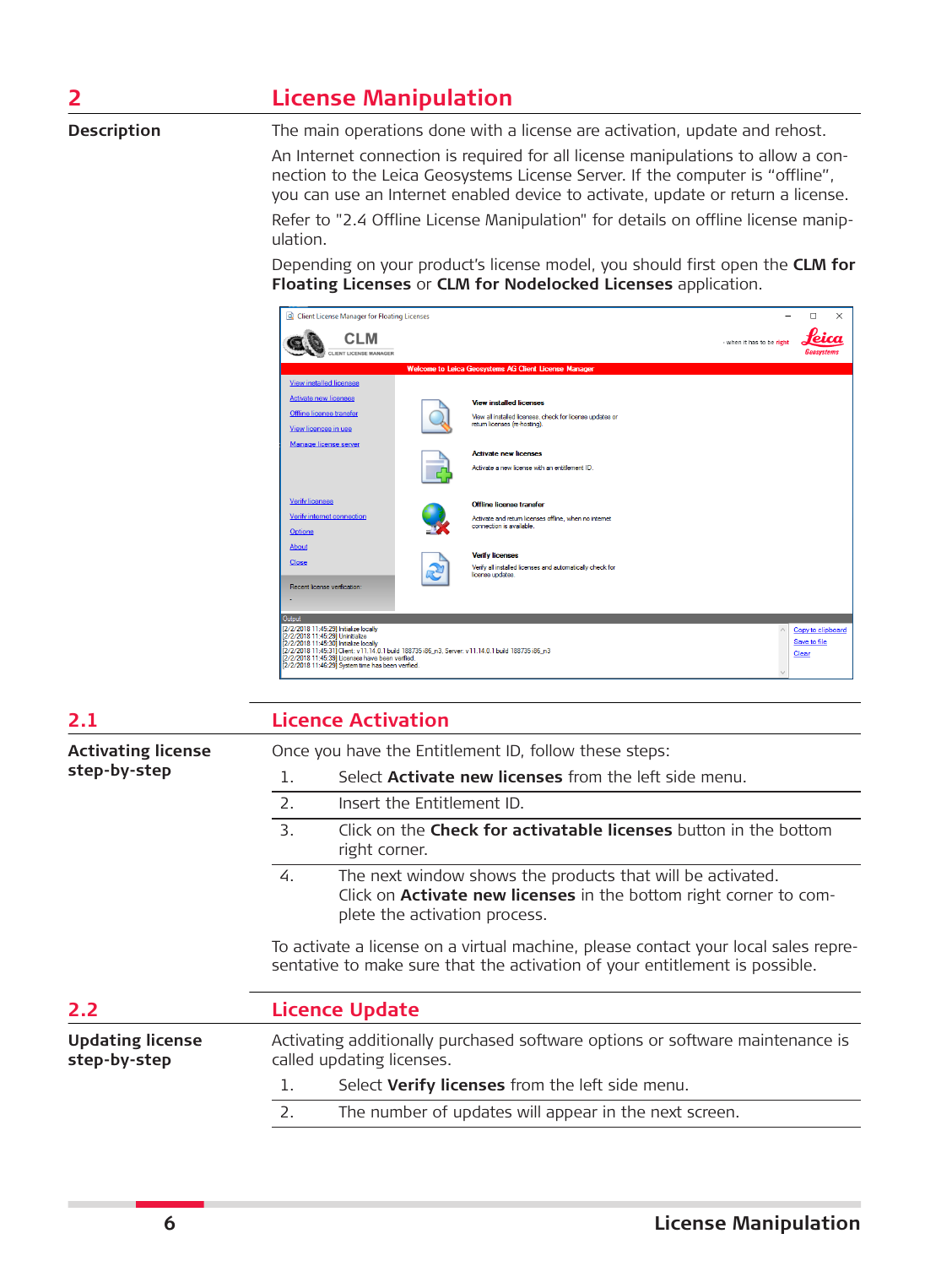<span id="page-6-0"></span>

|                                                     | 3.<br>If updates are available, press the Newly activatable licenses but-<br>ton in the bottom right corner.                                                                                                                                                                     |  |  |  |  |
|-----------------------------------------------------|----------------------------------------------------------------------------------------------------------------------------------------------------------------------------------------------------------------------------------------------------------------------------------|--|--|--|--|
|                                                     | 4.<br>Select Activate new licenses.                                                                                                                                                                                                                                              |  |  |  |  |
| 2.3                                                 | <b>Licence Return (Rehost)</b>                                                                                                                                                                                                                                                   |  |  |  |  |
| <b>Returning license</b><br>step-by-step            | This operation is performed:<br>When the user wants to transfer the license to another system<br>Before an operating system update<br>$\bullet$<br>Before an operating system restore<br>$\bullet$<br>Before a major hardware update, for example hard drive change<br>$\bullet$ |  |  |  |  |
|                                                     | Follow these steps to return a license to the corporate License Server:                                                                                                                                                                                                          |  |  |  |  |
|                                                     | Select View installed licenses from the left side menu.<br>$\mathbf{1}$ .                                                                                                                                                                                                        |  |  |  |  |
|                                                     | 2.<br>Select the view Entitlements in the upper right corner.                                                                                                                                                                                                                    |  |  |  |  |
|                                                     | 3.<br>Select the Entitlement ID(s) you want to return with the checkbox.                                                                                                                                                                                                         |  |  |  |  |
|                                                     | 4.<br>Click Return licenses (rehost).                                                                                                                                                                                                                                            |  |  |  |  |
|                                                     | 5.<br>Click Continue.                                                                                                                                                                                                                                                            |  |  |  |  |
|                                                     | After the return is performed, the client will usually activate the license on<br>another system. A return, followed by an activation of the same license consti-<br>tutes a rehost operation.                                                                                   |  |  |  |  |
| 2.4                                                 | <b>Offline License Manipulation</b>                                                                                                                                                                                                                                              |  |  |  |  |
| <b>Manipulating license</b><br>offline step-by-step | For offline license manipulation you need a device which is connected to the<br>Internet, for example a smartphone.                                                                                                                                                              |  |  |  |  |
|                                                     | An offline activation, update and return of a license can be performed by fol-<br>lowing these steps:                                                                                                                                                                            |  |  |  |  |
|                                                     | Select Offline license transfer from the left side menu.<br>1.                                                                                                                                                                                                                   |  |  |  |  |
|                                                     | 2.<br>For license activation and update:<br>Click on <b>Activate licenses</b> .                                                                                                                                                                                                  |  |  |  |  |
|                                                     | For license return:<br>Click on Return licenses (rehost).                                                                                                                                                                                                                        |  |  |  |  |
|                                                     | $\overline{3}$ .<br>Follow the instructions from the CLM application. The operations are<br>done by file exchange between the Internet enabled device and cor-<br>porate License Server.                                                                                         |  |  |  |  |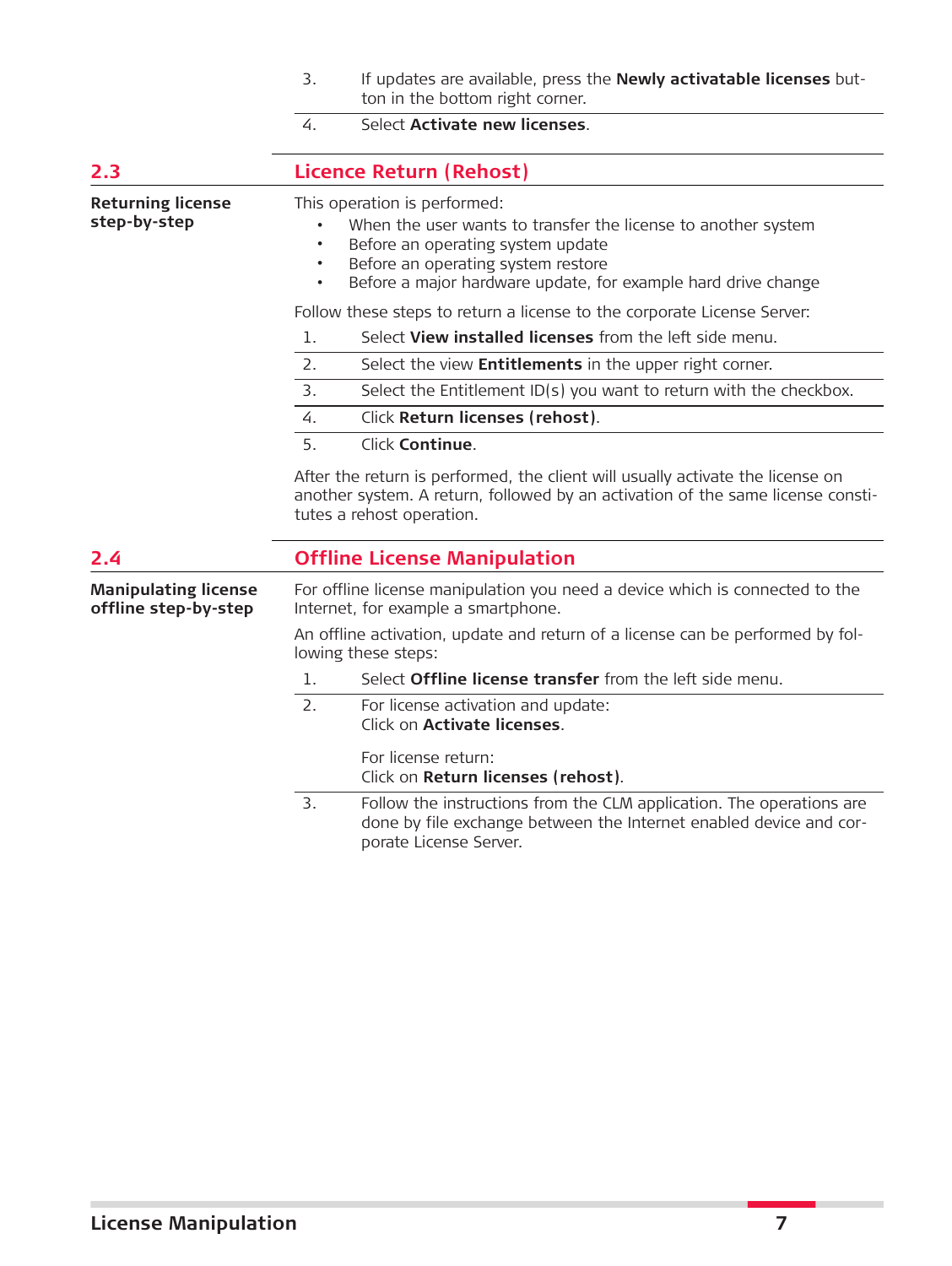<span id="page-7-0"></span>

The same operations can be done using myWorld/myProducts portal instead of using an e-mail.

## **2.5 License Borrowing (Floating License Only)** If a software product has to be used on a disconnected computer (no connection the local License Server), it is possible to borrow a license from the local License Server and return it after usage. **Borrowing license step-by-step**

An Internet connection is not required for this procedure.

Borrowing means taking a floating license from a license server and activating it as a node locked license on another system.

To borrow, open **CLM for Nodelocked Licenses** on your local client and follow these steps:

|                                | <b>Options</b>                                                                                             |
|--------------------------------|------------------------------------------------------------------------------------------------------------|
| <b>View installed licenses</b> |                                                                                                            |
| Activate new licenses          | Configuration                                                                                              |
| Offline license transfer       | URL to the FNO services:<br>https://clm.leica-geosystems.com/flexnet/services                              |
|                                | https://clm.leica-geosystems.com/zfnoclm<br>URL to the SAP services:                                       |
|                                | europe.pool.ntp.org<br>URL to time server:<br>e.g. "swisstime.ethz.ch"                                     |
|                                | e.g. "host:port"<br>Proxy server host:                                                                     |
|                                | Password:<br>Proxy server user:                                                                            |
| <b>Verify licenses</b>         | 2<br>Borrow licenses V                                                                                     |
| Verify internet connection     | @myServer<br>3<br>e.g. "@localhost" or "@myServer"<br>Floating license server host:                        |
| <b>1</b> Options               | 4<br>Used if no expiration date has been specified for borrowing.<br>Default number of days for borrowing: |
| About                          |                                                                                                            |
| <b>Close</b>                   | $\sqrt{\phantom{a}}$ Show output pane                                                                      |
|                                |                                                                                                            |
| Recent license verification:   |                                                                                                            |
|                                | Set default                                                                                                |
|                                |                                                                                                            |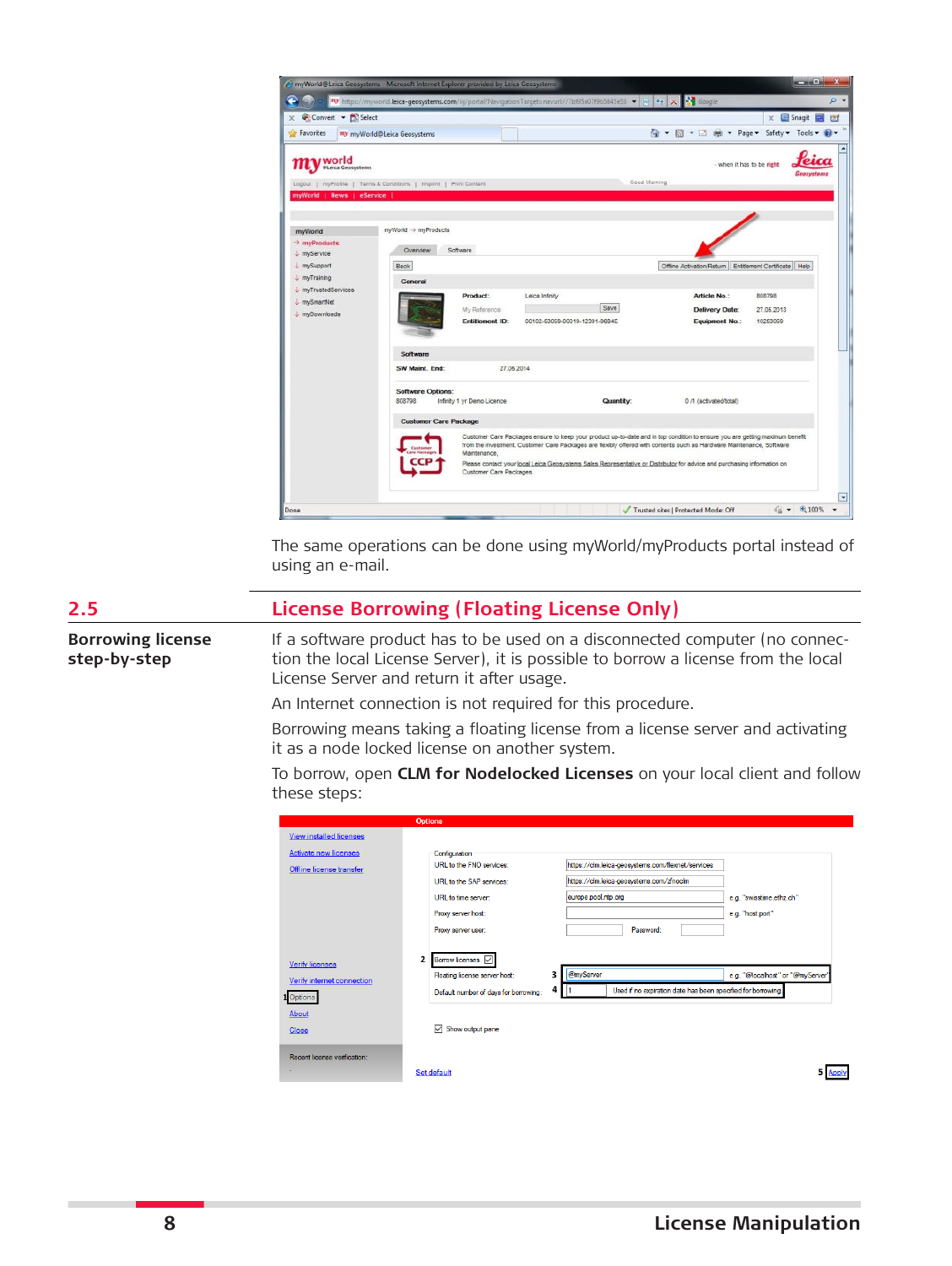<span id="page-8-0"></span>

|                                                                                                                                            | View installed licenses                                                                                                                                                                                                                                                                                                              |                        | Check all Uncheck all Collapse all Expand all                                                                                                       |  |                                                                                                                            | Views: Features Entitlements |          |
|--------------------------------------------------------------------------------------------------------------------------------------------|--------------------------------------------------------------------------------------------------------------------------------------------------------------------------------------------------------------------------------------------------------------------------------------------------------------------------------------|------------------------|-----------------------------------------------------------------------------------------------------------------------------------------------------|--|----------------------------------------------------------------------------------------------------------------------------|------------------------------|----------|
|                                                                                                                                            | <b>Activate new licenses</b><br>Offline license transfer                                                                                                                                                                                                                                                                             |                        | Enttlements<br>7 0 2 9999-59999-A16DA-6B<br>SSSSS-SSSSS+DSSP-FUZAE-                                                                                 |  | Name<br>Value<br>Entitlement ID 99999-99999-A16DA-6B25C-344E6                                                              |                              |          |
|                                                                                                                                            | Borrowing from:<br>@ahemobbror01<br>Verify licenses<br>Verify internet connection<br>Options<br>About<br>Close                                                                                                                                                                                                                       |                        |                                                                                                                                                     |  |                                                                                                                            |                              |          |
|                                                                                                                                            | Recent Icense verfication<br>1/24/2018 11:15 AM                                                                                                                                                                                                                                                                                      |                        |                                                                                                                                                     |  |                                                                                                                            |                              | 8 Borrow |
|                                                                                                                                            | 1.                                                                                                                                                                                                                                                                                                                                   |                        | Select Option from the menu on the left.                                                                                                            |  |                                                                                                                            |                              |          |
|                                                                                                                                            | 2.                                                                                                                                                                                                                                                                                                                                   |                        | Tick the <b>Borrow licenses</b> checkbox.                                                                                                           |  |                                                                                                                            |                              |          |
|                                                                                                                                            | $\overline{3}$ .                                                                                                                                                                                                                                                                                                                     | server host.           | Enter the address of the Local License Server under Floating license                                                                                |  |                                                                                                                            |                              |          |
|                                                                                                                                            | 4.<br>5.<br>6.<br>7.<br>8.                                                                                                                                                                                                                                                                                                           |                        | Set the number of days to borrow (max 90 days).                                                                                                     |  |                                                                                                                            |                              |          |
|                                                                                                                                            |                                                                                                                                                                                                                                                                                                                                      |                        | Select Apply.<br>Select the local License Server from the left side menu.                                                                           |  |                                                                                                                            |                              |          |
|                                                                                                                                            |                                                                                                                                                                                                                                                                                                                                      |                        |                                                                                                                                                     |  |                                                                                                                            |                              |          |
|                                                                                                                                            |                                                                                                                                                                                                                                                                                                                                      |                        | Select the license which you want to borrow.<br>Single features cannot be borrowed separately.<br>elapses, otherwise the borrowing is not possible. |  | You can only borrow the "complete" license or products.<br>Make sure that the EID does not expire before the borrow period |                              |          |
|                                                                                                                                            |                                                                                                                                                                                                                                                                                                                                      |                        | Click on <b>Borrow</b> .                                                                                                                            |  |                                                                                                                            |                              |          |
| To return a borrowed license:<br>Follow the steps for returning a license up to step 3<br>1.<br>Refer to "Returning license step-by-step". |                                                                                                                                                                                                                                                                                                                                      |                        |                                                                                                                                                     |  |                                                                                                                            |                              |          |
|                                                                                                                                            |                                                                                                                                                                                                                                                                                                                                      |                        |                                                                                                                                                     |  |                                                                                                                            |                              |          |
|                                                                                                                                            | 2.                                                                                                                                                                                                                                                                                                                                   |                        | Click on Return borrowed licenses.                                                                                                                  |  |                                                                                                                            |                              |          |
| 2.6                                                                                                                                        |                                                                                                                                                                                                                                                                                                                                      | <b>Troubleshooting</b> |                                                                                                                                                     |  |                                                                                                                            |                              |          |
| Troubleshooting                                                                                                                            | In case of problems during the license manipulation processes the connection<br>to the Leica Geosystems License Server can be verified. For this you need to<br>select Verify Internet connection from the menu on the left.<br>The Verify Internet connection dialog displays the status of the connection<br>and potential errors. |                        |                                                                                                                                                     |  |                                                                                                                            |                              |          |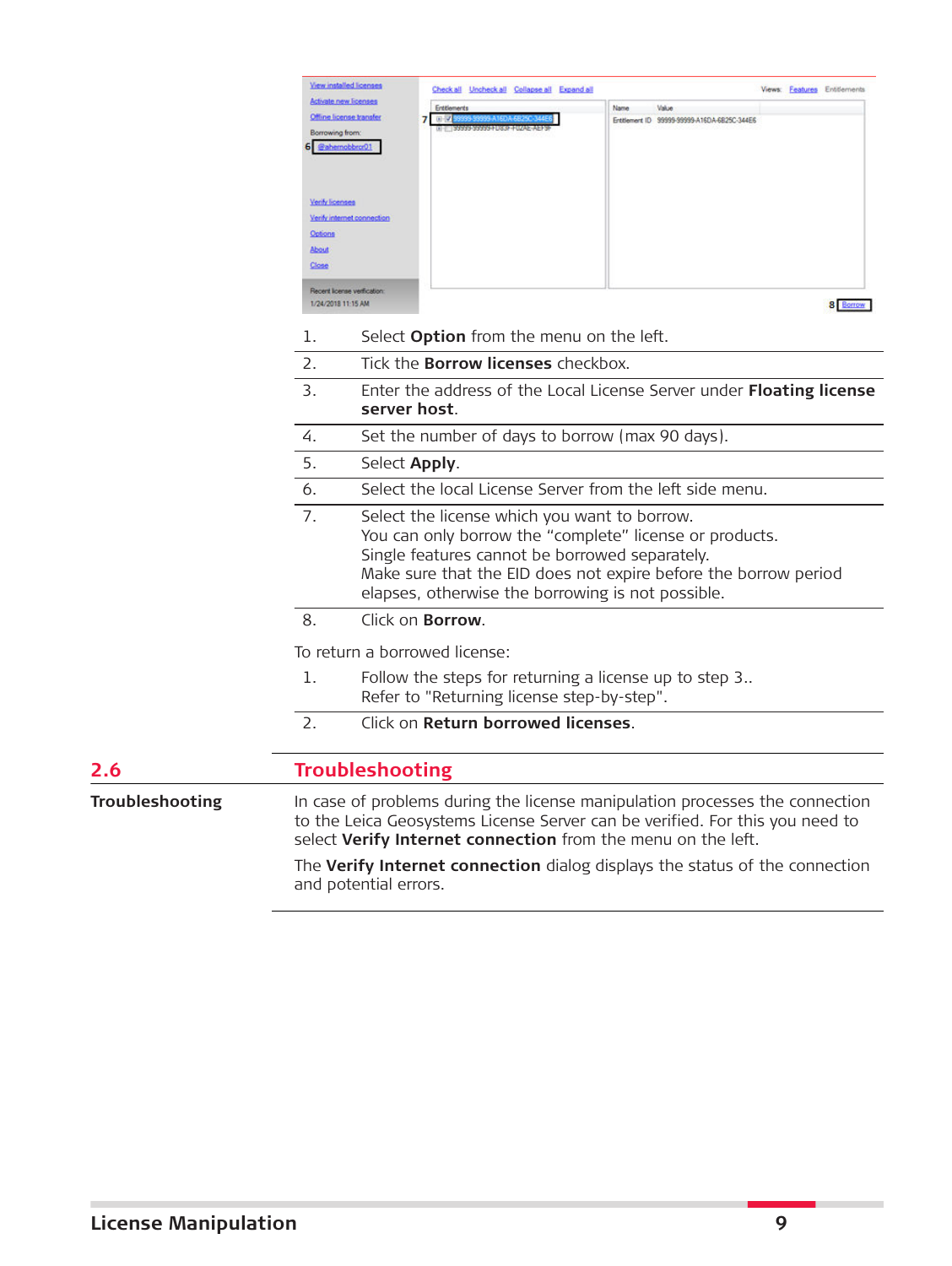### <span id="page-9-0"></span>**3 Viewing Available Licenses** To view the activated licenses, use the **View installed licenses** option from the left side menu. You can switch between **Features** and **Entitlements** view by selecting the view type in the upper right corner. • Features view displays a list of available features on the system.<br>• Fortitlements view displays a list of the activated FIDs and their p • Entitlements view displays a list of the activated EIDs and their products **Viewing available licenses**

– features hierarchy.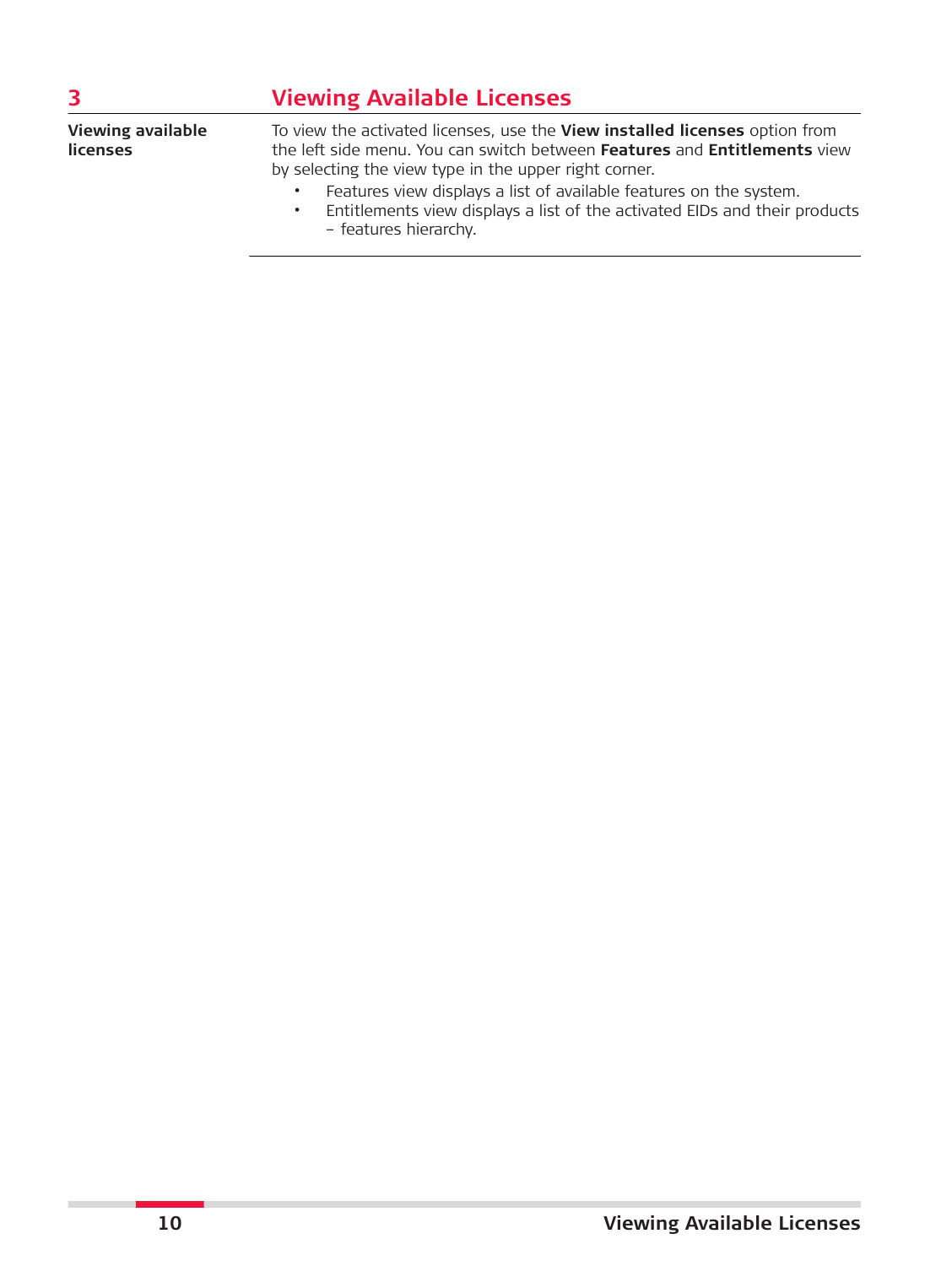<span id="page-10-0"></span>

| <b>Floating License</b><br>4      |                                                                                                                                                                                                                                                                                                                                                                                                                                                                                                                                                                                                                                                                                                                                                                                                                                                                                                                                                                                                                                                                                                                                                                                                                                                                                                                                                                                                                                                                                                                                                                                                                                                            |  |  |  |
|-----------------------------------|------------------------------------------------------------------------------------------------------------------------------------------------------------------------------------------------------------------------------------------------------------------------------------------------------------------------------------------------------------------------------------------------------------------------------------------------------------------------------------------------------------------------------------------------------------------------------------------------------------------------------------------------------------------------------------------------------------------------------------------------------------------------------------------------------------------------------------------------------------------------------------------------------------------------------------------------------------------------------------------------------------------------------------------------------------------------------------------------------------------------------------------------------------------------------------------------------------------------------------------------------------------------------------------------------------------------------------------------------------------------------------------------------------------------------------------------------------------------------------------------------------------------------------------------------------------------------------------------------------------------------------------------------------|--|--|--|
| 4.1                               | <b>Viewing Licenses in Use</b>                                                                                                                                                                                                                                                                                                                                                                                                                                                                                                                                                                                                                                                                                                                                                                                                                                                                                                                                                                                                                                                                                                                                                                                                                                                                                                                                                                                                                                                                                                                                                                                                                             |  |  |  |
| <b>Viewing licenses in</b><br>use | To view who is currently using the licenses, select View licenses in use from<br>the left side menu. This view displays the following information:<br>Feature version (corresponding to maintenance date)<br>$\bullet$<br>Total number of features which are installed on the system<br>$\bullet$<br>Number of features which are in use<br>$\bullet$<br>Number of features which are borrowed<br>$\bullet$<br>Number of available features<br>$\bullet$<br>The users which checked out the features or PCs that borrowed them.<br>٠<br>- 0<br>C) Client License Administrator - Server<br><b>CLM</b><br>feica<br>- when it has to be right<br><b>CLIENT LICENSE MANAGER</b><br>Geosystems<br>Licenses in use<br><b>View installed licenses</b><br>Feature name<br>Feature version No. features No. total in use No. checkouts No. borrows Used by<br><b>Activate new licenses</b><br>Infinity_ImpExp.SmartWorx<br>22.01.2014<br>$\overline{2}$<br>0 1 HECH@AHERNOBHECH02<br>$\blacksquare$<br>$\mathbf{1}$<br>Offline license transfer<br>Infinity_ImportExport.LandXML<br>22.01.2014<br>$\overline{2}$<br>$\blacksquare$<br>$\mathbf{1}$<br>0 1 HECH@AHERNOBHECH02<br>$\overline{2}$<br>Infinity_License.Base<br>22.01.2014<br>$\blacksquare$<br>$\mathbf{1}$<br>0 1 HECH@AHERNOBHECH02<br>View licences in use<br>22.01.2014<br>$\overline{2}$<br>0 1 HECH@AHERNOBHECH02<br><b>Infinity Maintenance</b><br>$\blacksquare$<br>$\mathbf{1}$<br>$\mathbf{0}$<br>Infinity_ServiceInfo<br>22.01.2014<br>$\sqrt{2}$<br>Manage license server<br>$\mathbf{1}$<br>n<br><b>Verify licenses</b><br>Verify internet connection<br><b>Options</b><br>About<br>Close |  |  |  |
|                                   | Recent license verification:<br>13.11.2013 10:53<br>Refresh<br>Outra d<br>13.11.2013 10:54] Query feature infos<br>Copy to clipboard<br>Query feature infos<br>Save to file<br>13.11.2013 10:55] Query feature infos<br>Query feature infos<br>Clear<br>$\equiv$<br>13.11.2013 10:56] Query feature infos<br>Query feature infos                                                                                                                                                                                                                                                                                                                                                                                                                                                                                                                                                                                                                                                                                                                                                                                                                                                                                                                                                                                                                                                                                                                                                                                                                                                                                                                           |  |  |  |

| 4.2                                   | <b>Managing the License Server</b>                                                                             |
|---------------------------------------|----------------------------------------------------------------------------------------------------------------|
| <b>Managing the license</b><br>server | To manage the local License Server, select <b>Manage license server</b> from the<br>left side menu.            |
|                                       | In this view the status of the license server is displayed.                                                    |
|                                       | Use the buttons in the right lower corner to Start or Stop the server and<br><b>Refresh</b> the server status. |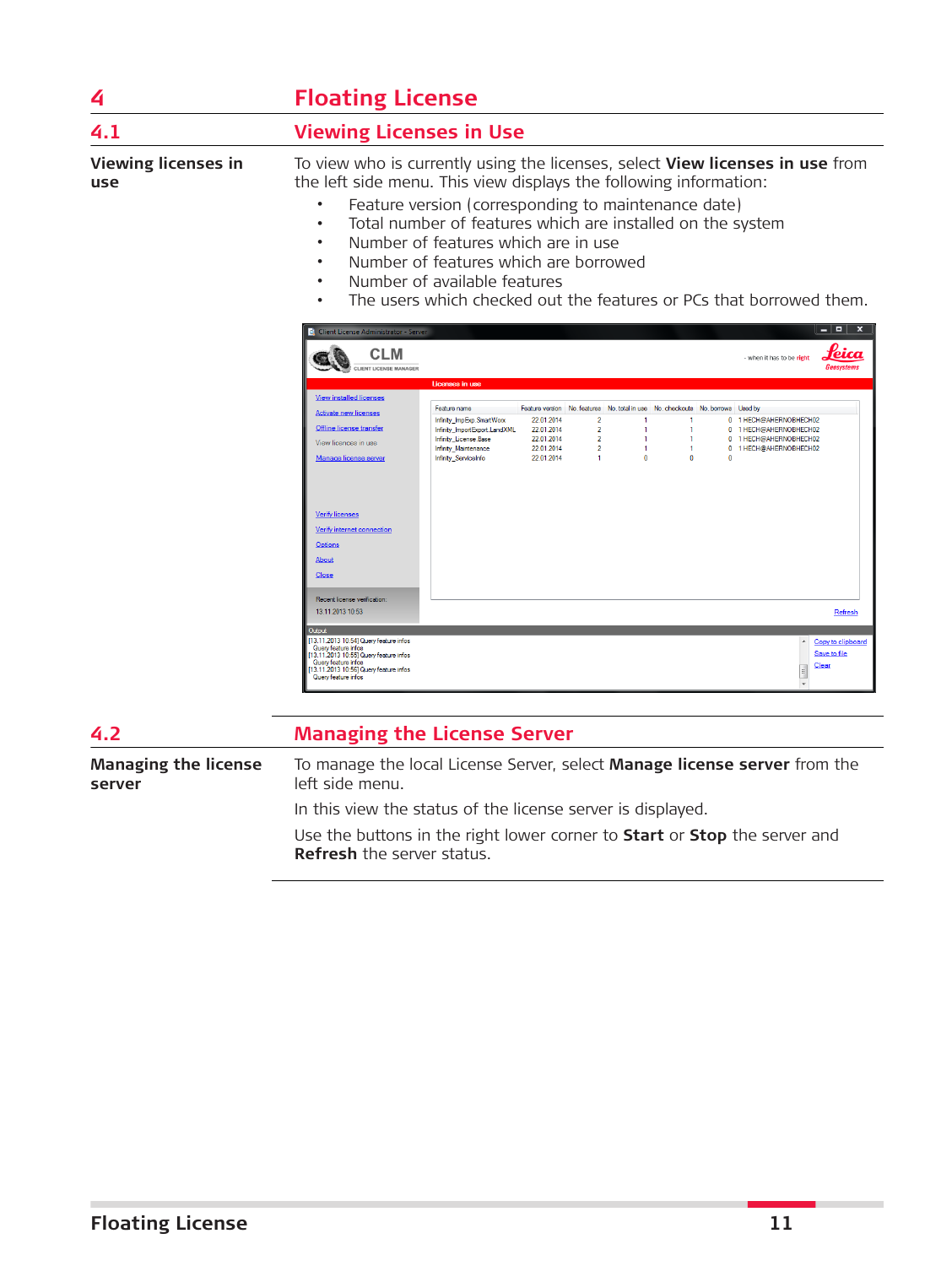# **5 Frequently Asked Questions (FAQs)**

<span id="page-11-0"></span>

| 5                              | <b>Frequently Asked Questions (FAQs)</b>                                                                                       |                                                                                                                                                                                                                                                                                                                                                                                                                                                                                                                                                                                                           |  |  |
|--------------------------------|--------------------------------------------------------------------------------------------------------------------------------|-----------------------------------------------------------------------------------------------------------------------------------------------------------------------------------------------------------------------------------------------------------------------------------------------------------------------------------------------------------------------------------------------------------------------------------------------------------------------------------------------------------------------------------------------------------------------------------------------------------|--|--|
| <b>Questions &amp; answers</b> | Question                                                                                                                       | <b>Answer</b>                                                                                                                                                                                                                                                                                                                                                                                                                                                                                                                                                                                             |  |  |
|                                | What is a product activation?                                                                                                  | Product activation is the process to<br>get a license for a Leica Geosystems<br>product onto your computer.<br>You can activate your product 24<br>hours a day, seven days a week via<br>Internet.                                                                                                                                                                                                                                                                                                                                                                                                        |  |  |
|                                | What kind of information is transmit-<br>ted during product activation?                                                        | Product activation requires that Leica<br>Geosystems collects a minimum of<br>information needed to validate the<br>authenticity of a product activation<br>request. Most of the data identifies<br>the product, including the Entitle-<br>ment ID and the product version. A<br>randomly computed machine ID (host<br>ID) is also generated, which cannot<br>be used to identify the make, model<br>or components of your computer.<br>Additionally, the operating system<br>and name of your computer are<br>transmitted. All data are transmitted<br>securely to Leica Geosystems for vali-<br>dation. |  |  |
|                                | Can I use my Entitlement ID on more<br>than one computer?                                                                      | No.<br>A unique activation process is<br>required per computer. Once a prod-<br>uct has been activated, the software<br>license is assigned only to that spe-<br>cific computer.                                                                                                                                                                                                                                                                                                                                                                                                                          |  |  |
|                                | Do I need administrator rights for<br>activation?                                                                              | No.                                                                                                                                                                                                                                                                                                                                                                                                                                                                                                                                                                                                       |  |  |
|                                | Is it possible to activate a license on<br>a computer without Internet connec-<br>tion?                                        | Yes.<br>Refer to "2.4 Offline License Manipu-<br>lation".                                                                                                                                                                                                                                                                                                                                                                                                                                                                                                                                                 |  |  |
|                                | I have purchased additional software<br>options or software maintenance (as<br>contained in CCPs).<br>How can I activate them? | Refer to "2.2 Licence Update".                                                                                                                                                                                                                                                                                                                                                                                                                                                                                                                                                                            |  |  |
|                                | How can I permanently transfer the<br>software and license from one PC to<br>another?                                          | Refer to "2.3 Licence Return<br>(Rehost)".                                                                                                                                                                                                                                                                                                                                                                                                                                                                                                                                                                |  |  |
|                                | How can I transfer the license to a<br>different system in case the actual<br>one broke?                                       | Please contact your local Leica Geo-<br>systems support with your Entitle-<br>ment ID and explain your problem to<br>them.                                                                                                                                                                                                                                                                                                                                                                                                                                                                                |  |  |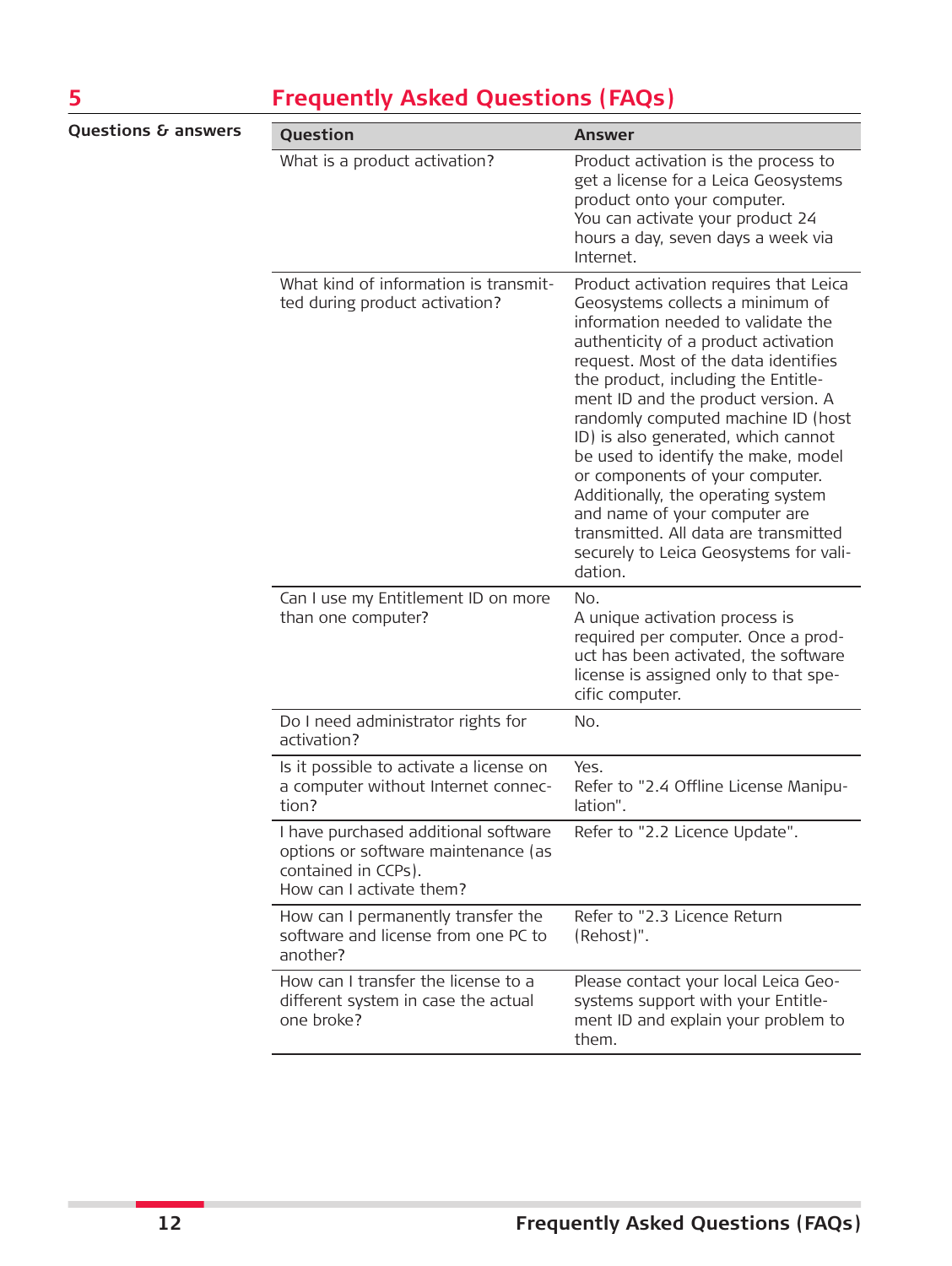| Question                                                                                                                                                                                              | Answer                                                                                                                                                                                                                                                                                                                                                                                                                                                                                                                    |
|-------------------------------------------------------------------------------------------------------------------------------------------------------------------------------------------------------|---------------------------------------------------------------------------------------------------------------------------------------------------------------------------------------------------------------------------------------------------------------------------------------------------------------------------------------------------------------------------------------------------------------------------------------------------------------------------------------------------------------------------|
| I would like to restore the operating<br>system or install a new operating<br>system on the system where I have<br>activated the license.<br>What should I do?                                        | Refer to "2.3 Licence Return<br>(Rehost)".                                                                                                                                                                                                                                                                                                                                                                                                                                                                                |
| Do I need a dedicated server for run-<br>ning a license server?                                                                                                                                       | No.                                                                                                                                                                                                                                                                                                                                                                                                                                                                                                                       |
| Is it possible to use the same local<br>License Server for different Leica<br>Geosystems software packages?                                                                                           | Yes.                                                                                                                                                                                                                                                                                                                                                                                                                                                                                                                      |
| Do I need an Internet connection for<br>using floating licenses?                                                                                                                                      | No.<br>The client only needs to be perma-<br>nently connected to your license<br>server in the local area network to be<br>able to use floating licenses.                                                                                                                                                                                                                                                                                                                                                                 |
| When I install a local client and<br>specify the address and port of my<br>local License Server I get a "Destina-<br>tion unreachable" or "Message<br>expired" error.<br>How can I solve the problem? | It is recommended to enable internet<br>time synchronization (NTP).<br>There is no problem if your server<br>and client run in different time<br>zones.                                                                                                                                                                                                                                                                                                                                                                   |
| Is it possible to change the default<br>ports?                                                                                                                                                        | Ports should be changed only on the<br>server side. The ports for Imgrd.exe<br>and Igs.exe can be changed in the<br>license file<br>(C:\Program Files (x86)\Common Files<br>\Leica Geosystems\License-Server<br>\svr_lgs.lic).<br>SERVER this_host ANY Port number<br>in 27000 to 27009 range<br>VENDOR LGS PORT = Port number<br>Afterwards, reboot your computer or<br>restart the four CLM services:<br>CLM Remote Daemon (svr)<br>FLEXnet License Server<br>FlexNet Licensing Service<br>FlexNet Licensing Service 64 |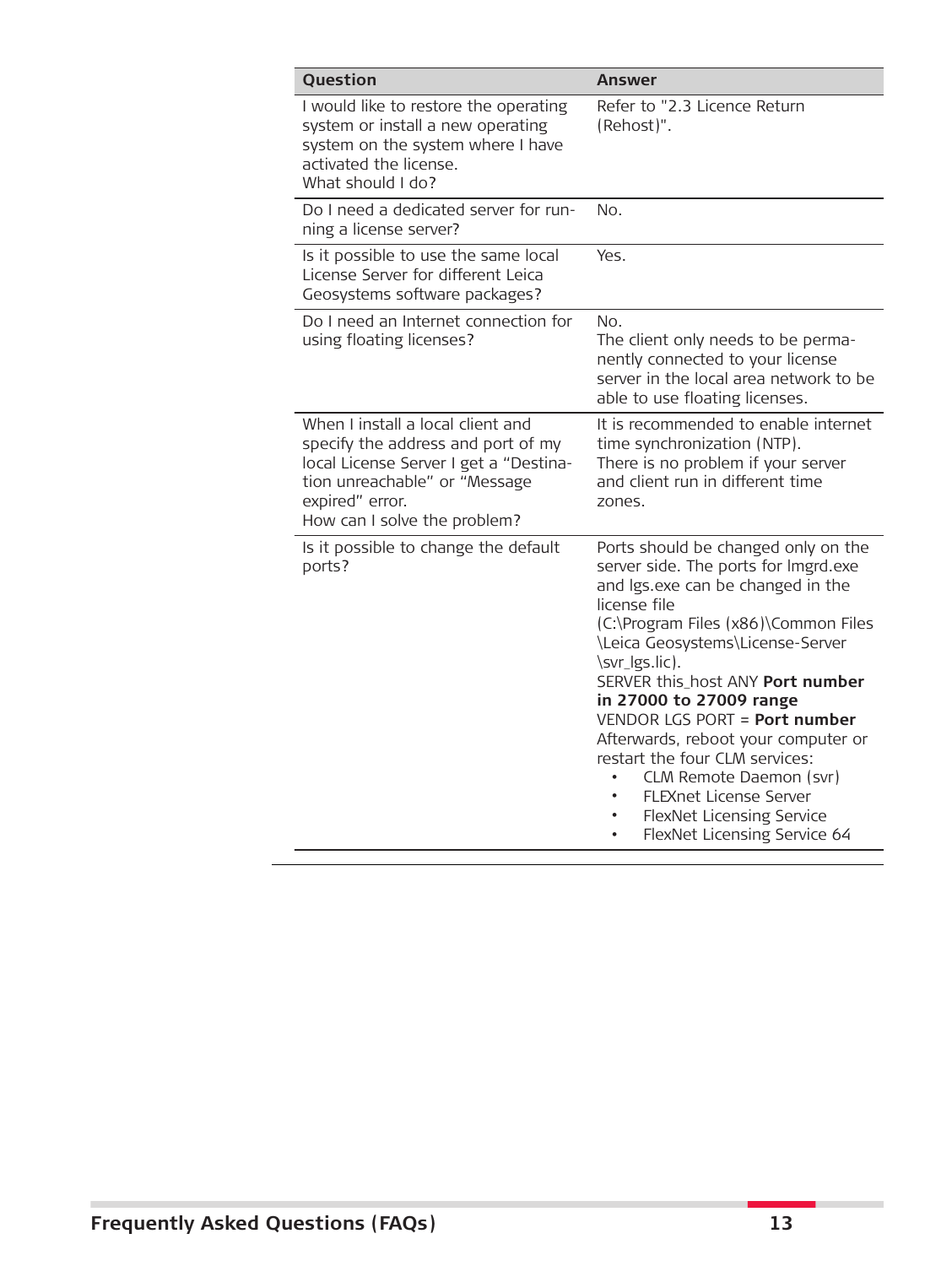<span id="page-13-0"></span>

| 6                                         | <b>Glossary</b>                                                                                                                                                                                                                                                                                |
|-------------------------------------------|------------------------------------------------------------------------------------------------------------------------------------------------------------------------------------------------------------------------------------------------------------------------------------------------|
| <b>Activation</b>                         | Activation is the process to get a license for a software product onto your com-<br>puter.                                                                                                                                                                                                     |
| <b>Borrowing</b>                          | Borrowing means to check out a floating license from the Local License Server<br>so that it can be used like a node locked license on a computer, if it is required<br>to run the software remotely without connection to the network and the Local<br>License Server.                         |
| <b>CLM</b>                                | CLM stands for Client License Manager and is the name of the software tool<br>used to manage the software license on a computer or server.                                                                                                                                                     |
| <b>CLM</b> for node locked<br>licenses    | CLM for Nodelocked Licenses is the License Management Tool for computer<br>installations of node locked licenses. It can be used to view licenses, update<br>licenses, activate new licenses or return licenses for rehosting.                                                                 |
| <b>CLM</b> for floating<br>licenses       | CLM for Floating Licenses is the License Management Tool for Lice¬nse Server<br>Installations of floating licenses. It can be used to view licenses, update licen-<br>ses, activate new licenses or return licenses for rehosting.                                                             |
| <b>Entitlement</b><br><b>Certificate</b>  | The Entitlement Certificate is a document which contains the Entitlement ID.<br>This document should be kept carefully as the Entitlement ID is required for<br>purchasing additional software options or Customer Care Packages (CCPs).                                                       |
| <b>Entitlement ID</b>                     | The <b>Entitlement ID</b> (EID) is the key for initial license activation as well as for re-<br>ordering additional software options or Customer Care Packages (CCPs). The<br>Entitlement ID can be found on the invoice, the delivery note or the Entitle-<br>ment Certificate.               |
| <b>Floating licenses</b>                  | Floating licenses can be shared across multiple users within the same local<br>network and allow for a simultaneous use up to the number of available pur-<br>chased licenses.                                                                                                                 |
| Leica Geosystems<br><b>License Server</b> | The Leica Geosystems License Server is the central location where all informa-<br>tion on the purchased software licenses is stored. Therefore, an Internet con-<br>nection is required for license activation or other tasks to be able to connect to<br>the Leica Geosystems License Server. |
| License model                             | The license model defines if a license is tied to a single computer (Node locked<br>License) or can be shared across different computers within the same network<br>(Floating License). The availability of the license model depends on the soft-<br>ware product.                            |
| <b>Local client</b>                       | A local client is a computer which uses floating licenses within the local net-<br>work and, therefore, must be connected to the local License Server.                                                                                                                                         |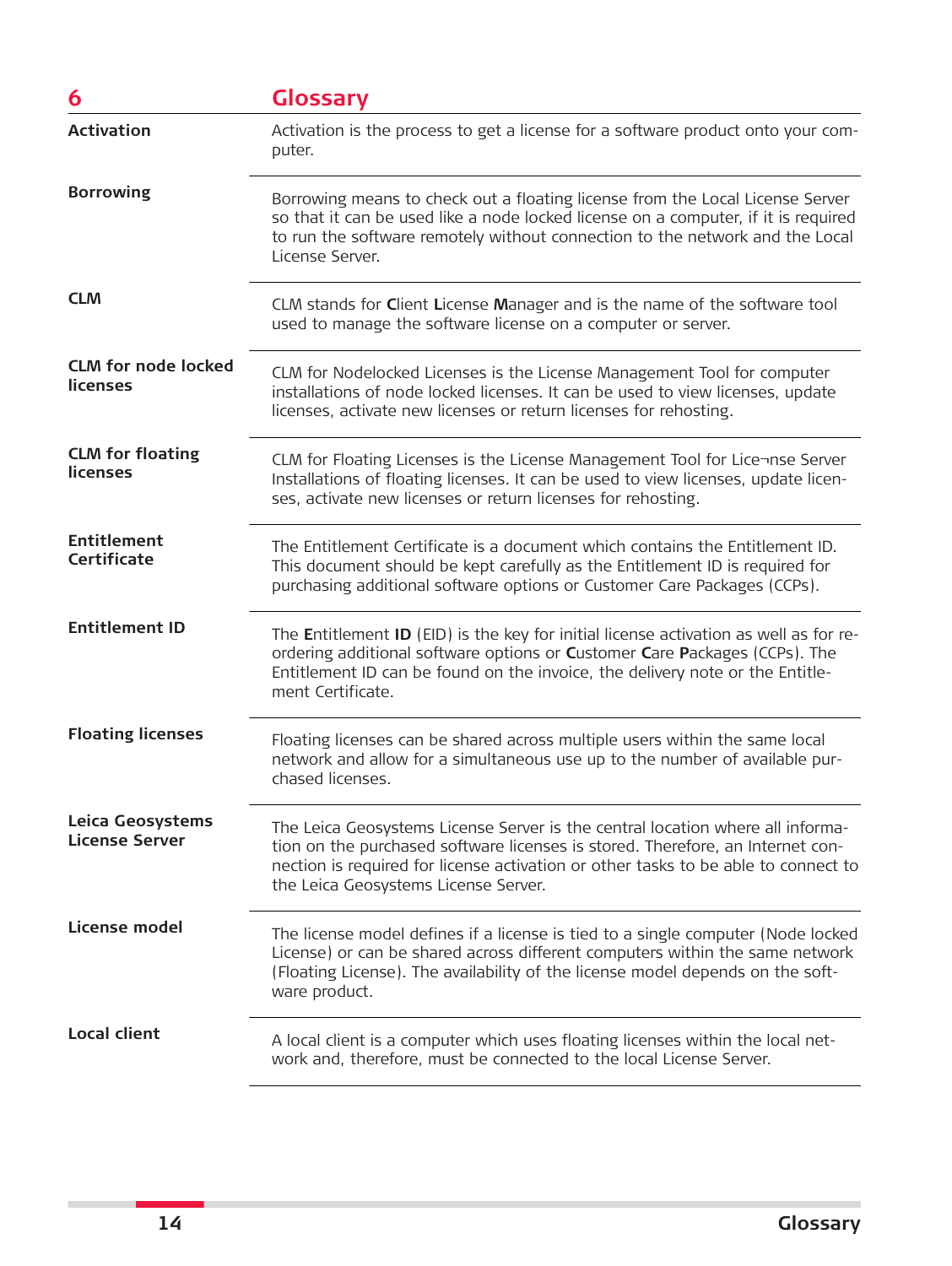<span id="page-14-0"></span>

| myWorld                   | myWorld is the Customer Web Portal of Leica Geosystems where products are<br>registered in order to access product related information or software updates.<br>myWorld is accessed via:<br>https://myworld.leica-geosystems.com                         |
|---------------------------|---------------------------------------------------------------------------------------------------------------------------------------------------------------------------------------------------------------------------------------------------------|
| Node locked license       | A node locked license is tied to a single computer. This license model is suita-<br>ble also for systems that operate outside a work network.                                                                                                           |
| <b>Rehosting</b>          | Transferring a license from one computer to another is called Rehosting. It is<br>only intended for a permanent change of computer. Rehosting can also be nec-<br>essary when resetting or installing a new operating system on the same com-<br>puter. |
|                           | Rehosting is only allowed for a limited number of times per year. The number<br>of allowed rehostings depends on the software product.                                                                                                                  |
| <b>Returning licenses</b> | Returning licenses is the first step required for the rehosting process. Before a<br>license can be activated on a different computer it is necessary to return the<br>license to the Leica Geosystems License Server.                                  |
| <b>Updating licenses</b>  | Updating licenses means activating additionally purchased software options or<br>software maintenance as part of a Customer Care Package (CCP).                                                                                                         |